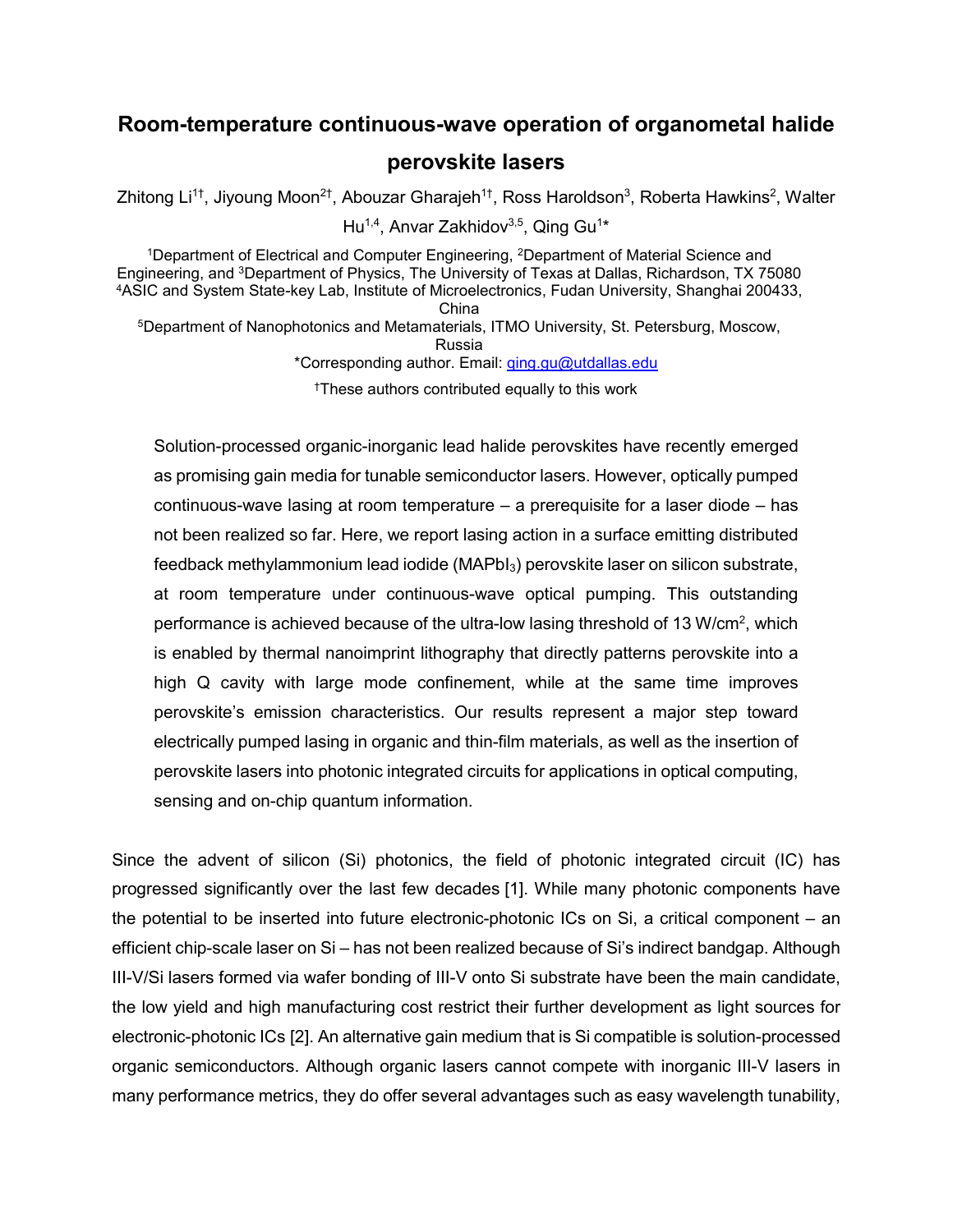low-cost processing and mechanical flexibility. In fact, the Si-organic hybrid approach has already been applied in Si photonics for the construction of waveguides and modulators [3]. However, room temperature continuous-wave (CW) lasing has not been achieved in optically pumped organic semiconductor lasers, and their future advancement into electrically pumped lasers remains an elusive challenge [4]. To this end, solution-processed hybrid organic-inorganic perovskites have emerged as the gain material candidate that may satisfy the requirements for on-chip optical sources, namely, Si compatibility, electronic addressability and cost-effective fabrication. In addition to easy wavelength tunability [5], strong optical absorption, high carrier mobility [6] and long-range carrier diffusion length [7], the balanced ambipolar charge transport characteristics of perovskites may hold the key to realizing electrically pumped solution-processed lasers [8,9].

Despite the promising material properties, the lack of a room temperature CW pumped perovskite laser has become the bottleneck of its possible application in photonic ICs. Since the inception of perovskite laser in 2014 [10], a variety of optically pumped lasers have been demonstrated with ultrashort pump pulses (pulse durations of less than 5 ns) and/or at cryogenic temperatures, mostly on low-index substrate such as glass or mica [11–31]. In these works, most use the hybrid methylammonium lead iodide (MAPbI<sub>3</sub>) as the gain material; meanwhile, lasers using other hybrid perovskites (such as  $FAPb1<sub>3</sub>$  and MAPbBr<sub>3</sub>) as well as all-inorganic perovskites are also emerging [18–21,23,31]. Recently, the first CW lasing action was reported at 100 K in a  $MAPbI<sub>3</sub>$  distributed feedback (DFB) cavity [17]. This was achieved by exploiting a mixture of tetragonal and orthorhombic phases of MAPbI<sub>3</sub>, which formed a material structure analogous to inorganic semiconductor quantum well, below the tetragonal-to-orthorhombic phase transition temperature of 160 K. This work marked a major step toward realizing a room temperature CW optically pumped perovskite laser. Nevertheless, when CW operation was attempted at temperatures above 160 K, lasing was found to cease within tens of nanoseconds following pump turn-on. It was suspected that the absence of lasing behavior at higher temperature is a result of photo-induced structural change in perovskites that in turn reduces the material gain on a submicrosecond time scale, which is to be expected under the high peak pump density exceeding 5  $kW/cm^2$  [11]. In fact, it was speculated that the pump power required for MAPbI $_3$  to lase under CW pumping would be  $\sim$ 14 kW/cm<sup>2</sup> [15]. In this context, further breakthroughs are required for the realization of optically pumped perovskite lasers operating in the CW regime at room temperature, and ultimately, electrically pumped perovskite laser diodes.

Here, we report the first room temperature CW lasing action from perovskites, in a MAPbI $_3$ DFB resonator on the Si platform. With pump density of a mere 13 W/cm<sup>2</sup>, which is three orders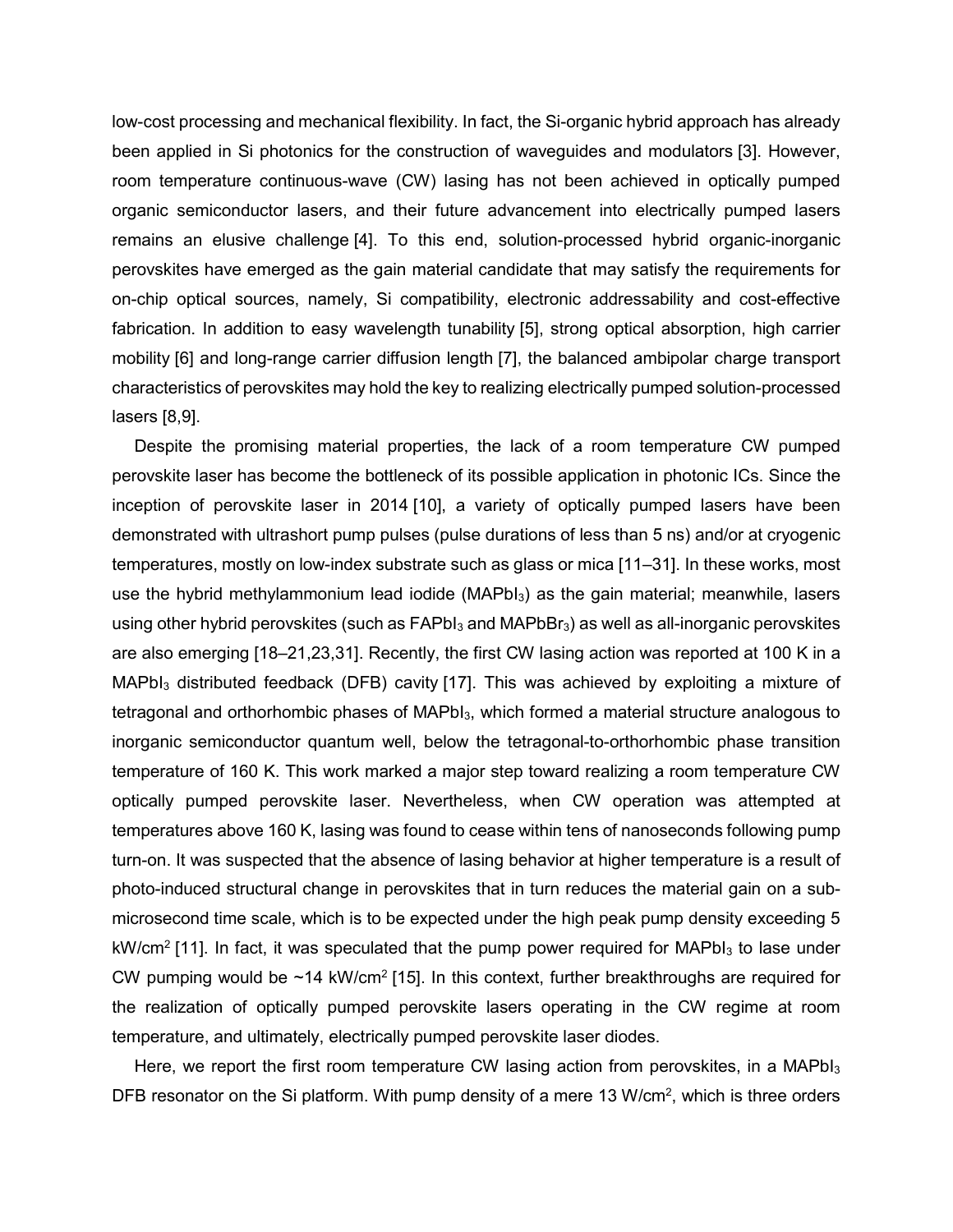of magnitude lower than the lasing threshold values reported in existing literature, lasing is achieved and sustained in ambient air environment. The two prominent features of our laser that give rise to the ultra-low threshold are: i) direct patterning of perovskite to form a high Q-factor cavity with large mode-gain overlap, and ii) improvement of material's emission characteristics, both of which are accomplished by thermal nanoimprint lithography (NIL). These results suggest a new strategy to design and manufacture ultra-low threshold perovskite lasers on the Si photonics platform, and marks a major advancement in the field of perovskite lasers. This work also opens new prospects toward the development of a solution-based electrically pumped laser diode.

## **Results**

Our surface-emitting perovskite laser is constructed by directly patterning a MAPbI<sub>3</sub> thin film by NIL, on silicon dioxide thermally grown on a Si substrate. Fig. 1a sketches the principle of NIL and the resulting perovskite cavity. It is important to note that the commonly used e-beam lithography cannot be applied to perovskites due to material instability under moisture and solubility in many solvents. Instead, cavities are typically formed by solution-phase growth or spincoating methods, both of which lack dimension control, repeatability and uniformity. On the other hand, although the solvent-free NIL technique has been widely used in patterning organic materials, because perovskites are a hard, ionic-based material without a glass transition behavior, NIL was believed to be not applicable to perovskites until recently [32,33]. By employing NIL, we therefore not only directly pattern perovskites with pre-defined cavity geometry, but also offer excellent dimension control and repeatability. At elevated temperature and pressure, the ebeam lithography fabricated stamp is pressed against spin-coated MAPbI<sub>3</sub> (Fig. 1a), thus forming a DFB cavity with MAPbI<sub>3</sub>. The dimensions of the MAPbI<sub>3</sub> cavity is the inverse replica of the stamp. Fig. 1b shows a perspective view Scanning Electron Microscope (SEM) image of a representative device, highlighting the clear cavity definition and the low surface roughness of MAPbI<sub>3</sub> enabled by NIL. The details of MAPbI<sub>3</sub> thin film preparation, stamp fabrication and NIL process are provided in Methods.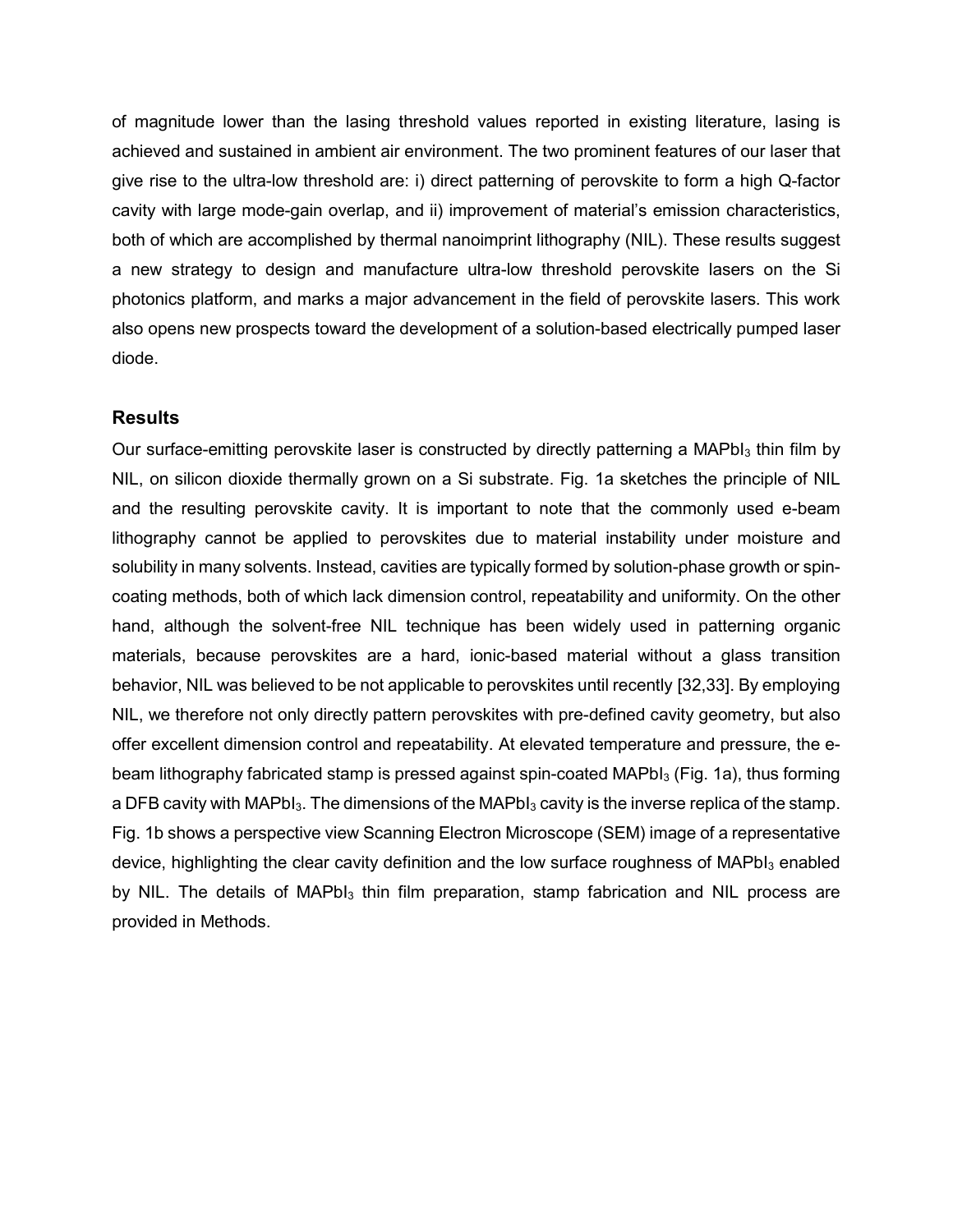

**Fig. 1** Fabrication scheme and cavity design of surface-emitting perovskite DFB lasers. **a** Schematic illustration of the nanoimprint process. **b** Perspective view SEM image of the imprinted MAPbI3 DFB resonator. **c** Side-view of the DFB cavity with the simulated TE<sub>0</sub> mode profile superimposed. Blue color represents field antinode. **d** Simulated transmission spectrum for the device geometry depicted in **Fig. 1**b where air trench width w1 = 50 nm, grating period  $\Lambda$  = 380 nm, grating height h1 = 145 nm and perovskite residue thickness h2 = 30 nm. **e** Simulated dependence of the cavity Q factor on the grating period and the air trench width, for the  $TE<sub>0</sub>$  mode.

The threshold gain g<sub>th</sub> of a lasing mode is defined as  $g_{th} = n\omega_0/c\Gamma Q$ , where  $\omega_0$  is the modal frequency, n is the refractive index of the gain medium, c is the speed of light in vacuum. Γ is the mode-gain overlap, related to how well the cavity confines the mode to the gain region, while Q is the mode's quality factor, related to the amount of radiation and material absorption loss the mode experiences. Efforts to reduce lasing threshold in perovskite lasers focus on either increasing Q (such as microdisk and photonic crystal based designs [10,12,34]) or increasing Γ (such as vertical cavity surface emitting laser based designs [21,35]). With the capability to directly pattern perovskites, we aim to increase Γ and Q simultaneously. To achieve low threshold lasing with emission in the direction normal to the substrate plane, we employ a second order DFB design. Using the finite element method (FEM) analysis in the wave optics module of COMSOL Multiphysics, we perform a comprehensive parametric sweep to determine the optimal cavity geometry that supports a low threshold gain mode, with a resonant wavelength within the MAPbI3 photoluminescence (PL) range. A typical fabricated DFB cavity with the optimized design is shown in Fig. 1b, whose geometrical parameters are chosen to support the fundamental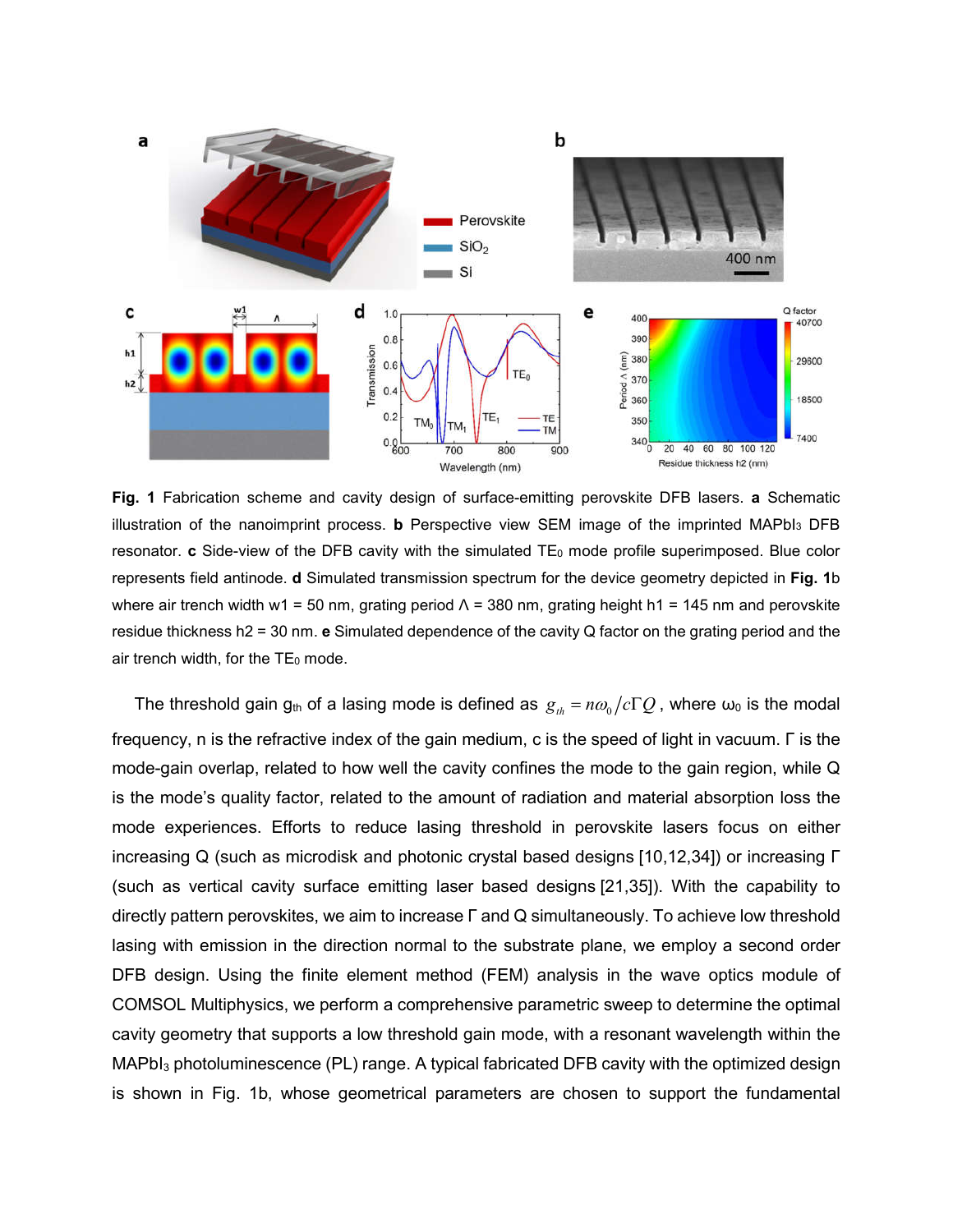transverse electric  $(TE_0)$  mode that satisfies the second order Bragg diffraction condition  $m \lambda_{Braoo} = 2 n_{\text{eff}} \Lambda$ , where m = 2 corresponds to the second order diffraction,  $\lambda_{Bragg}$  is the Bragg wavelength,  $n_{\text{eff}}$  is the effective index of the mode, and  $\Lambda$  is the grating period. The transmission spectrum in Fig. 1d shows that  $TE_0$  mode has a resonant wavelength of 802 nm and a Q factor of  $\sim$ 2×10<sup>4</sup>, and a mode-gain overlap of 93% (illustrated by the projection of the mode profile onto the side-view of the DFB cavity in Fig. 1c). In addition to the targeted  $TE<sub>0</sub>$  mode with the highest Q-factor, as suggested by its narrowest linewidth among all modes, Fig. 1d also depicts the simulated transmission spectrum of other modes that reside in the spectral window of gain, at near-normal incidence (incident angle of 0.5° to ensure finite Q-factor at high-symmetry points). Lastly, we present in Fig. 1e how one may tune the Q factor by changing the grating period Λ or the perovskite residue thickness h2, the latter of which is possible only with NIL.

To further understand NIL's impact on our system, we analyze MAPbI<sub>3</sub>'s property before and after nanoimprinting. We prepare two samples with 150 nm thick  $MAPbI<sub>3</sub>$  thin film, for which the thickness is chosen to be the same as that used for the construction of the DFB resonator shown in Fig. 1b, and apply NIL on one sample with a flat stamp. Subsequently, we perform X-ray diffraction (XRD), SEM and Atomic Force Microscopy (AFM) on both samples. Fig. 2a and b depict the SEM images of the pristine and the imprinted thin films, respectively. While the pristine polycrystalline MAPbI<sub>3</sub> has domain sizes of a few hundred nanometers, the imprinted film shows much larger domain sizes, indicating the assembly of small crystallites into a tiling of larger crystals. The AFM images (inset of Fig. 2a and b) further illustrate the improved surface morphology by NIL: the surface roughness reduces from 22 nm (rms) of the pristine film to 4 nm of the imprinted film. Fig. 2c shows a comparison of the XRD spectra. The increased intensity of the (220) reflection suggests the preferred orientation of MAPbI3 crystals, while the emergence of the PbI2 (001) peak in the imprinted film suggests material degradation, as a result of the elevated temperature and pressure during NIL. Note that the sharp peak at 33° in the NIL sample is known as the basis-forbidden Si (200) peak, which depends on the orientation of the sample and has been well investigated [36]. A trade off therefore exists between the material morphology and the impurity level. The SEM and XRD results suggest that NIL induces the formation of larger and more ordered domains. We also investigate the stability of MAPbI<sub>3</sub> by performing XRD on both pristine and nanoimprinted films after 15 days (Supplementary Figure 4b). The decomposition rate of MAPbI $_3$  to PbI $_2$  can be estimated by the ratio of peak intensities between the (001) PbI<sub>2</sub> and the (110) MAPbI<sub>3</sub> peaks. The imprinted film has a decomposition rate of 0.316 whereas the pristine film has a rate of 0.397. This result implies that the material decomposition rate is slowed down through nanoimprinting. The combined effects of the improved morphology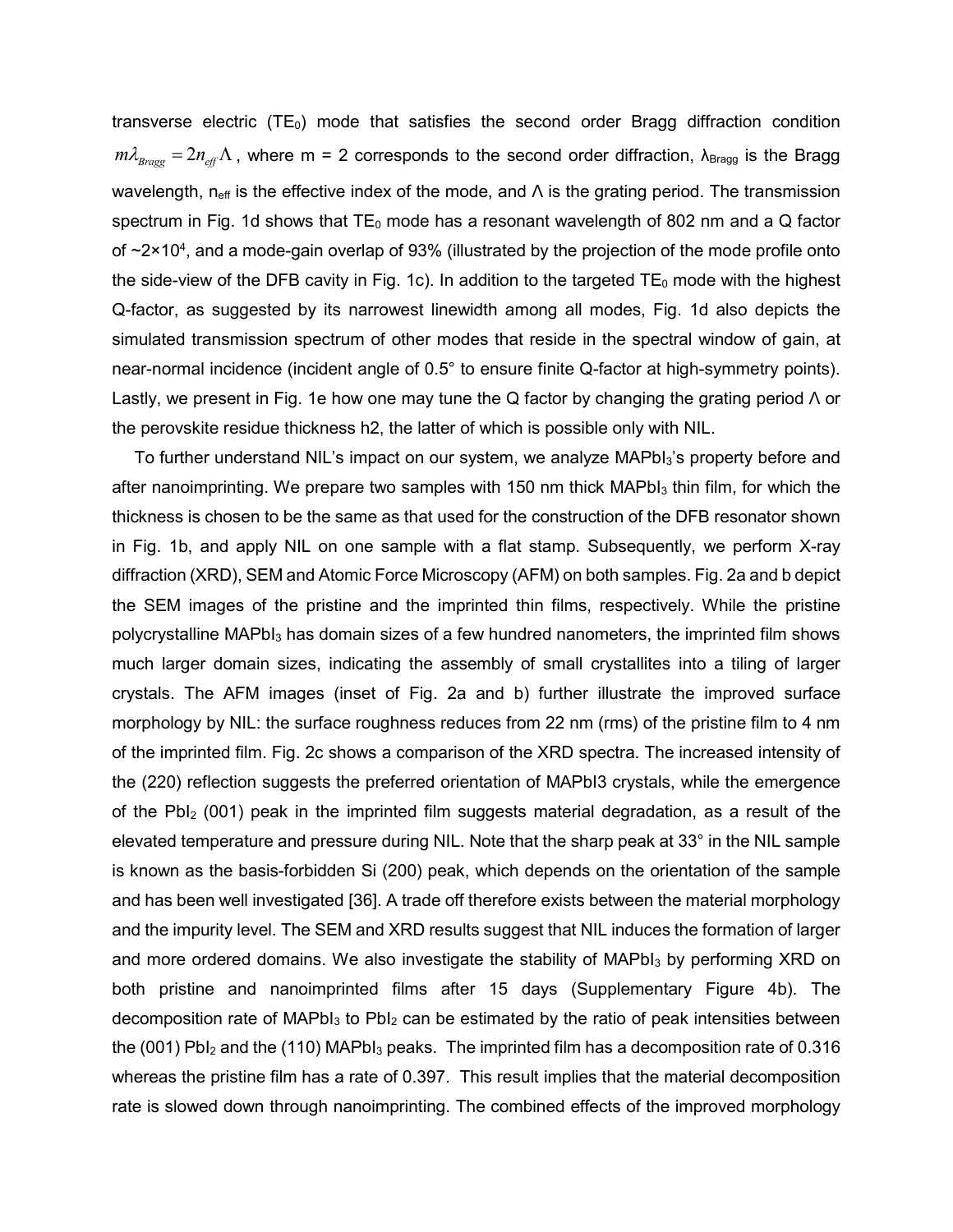and the increased impurity level on the emissive property of  $MAPbI<sub>3</sub>$  is presented in Fig. 2d. The imprinted film shows a higher slope efficiency, mainly contributed by the reduced scattering loss due to NIL's reduction of thin film surface roughness.



**Fig. 2** Effect of NIL on MAPbI3's morphology and emissive property. SEM (inset: AFM) images of **a** pristine and **b** imprinted thin film, showing larger domain size and smoother surface of perovskite after NIL. Scale bar: 400 nm. **c** XRD spectra of pristine and imprinted thin films with assignment of the most relevant peaks. **d** Comparison of the photoluminescence output characteristics of pristine and imprinted thin films upon CW pumping at room temperature.

Fig. 3 shows the emission characteristics of our perovskite laser under room temperature CW excitation, in the ambient air environment without any substrate cooling. We project the horizontally polarized 355 nm pump beam onto the sample with a spot size of 20 μm, and record emission's steady-state spectral behavior. Using a cascaded 4-f imaging system in conjunction with a pump filter and a TE-pass polarizer, emission is collected by a spectrograph with a cooled Si detector. Fig. 3a depicts the evolution of the output power as a function of both the pump power and the wavelength, from a very low-intensity broad spectrum at low pump levels to a dominant lasing peak at high pump levels. The lasing peak at 807 nm has a full width at half maximum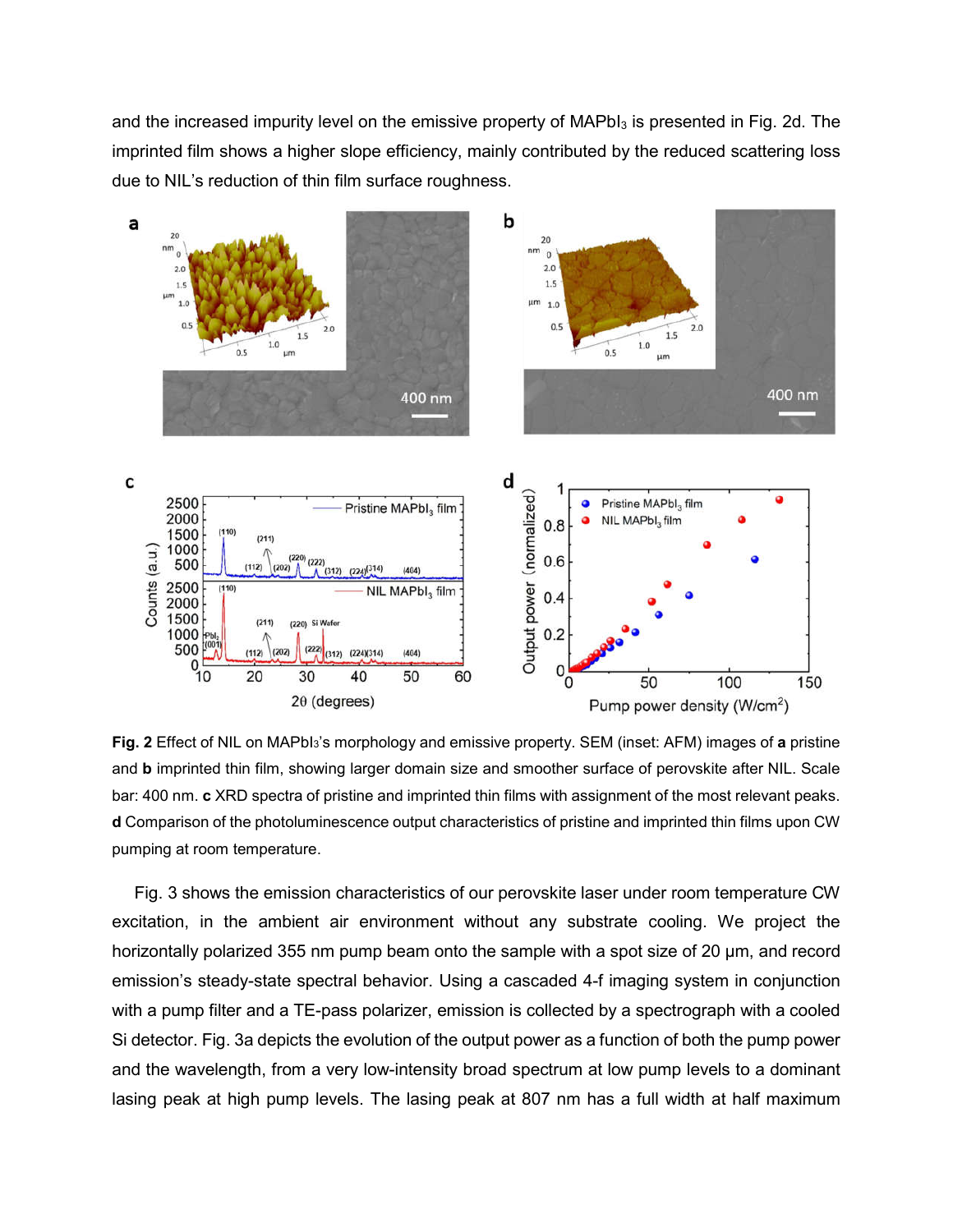(FWHM) of 1.2 nm, although FWHM as narrow as 0.7 nm is observed in samples with similar dimensions (Fig. 3c). This linewidth is on par with the lasing FWHM of reported perovskite lasers, which ranges from 0.1 nm to 2.2 nm, although those works all used pulsed pumping and/or cryogenic temperatures in which narrower linewidths are to be expected [11,21,37,38]. Fig. 3b shows the light-in vs. light-out characteristics (light-light curve) of the emission from  $TE_0$  mode, which has a slope change, indicating the onset of lasing, at the external threshold pump density of  $\sim$  13 W/cm<sup>2</sup>. This strikingly low threshold pump power density, which is a few orders of magnitude lower than existing perovskite lasers, is achieved because of the high Q-factor and the large confinement factor in the directly patterned cavity, in addition to the improved emission characteristics of perovskite after NIL. It is this low lasing threshold that ensures the room temperature operation.

The dependence of  $TE_0$  mode's emission wavelength on pump power is presented in Fig. 3d, where an overall blue-shift of 0.38 nm is observed over the two-orders-of-magnitude range of pump levels. Blue-shift of emission with increasing pump power is indicative of perovskite selfheating, which is significant under CW pumping at room temperature. However, compared with previously reported values [11,22,39,40], the 0.38 nm shift is minimal, asserted by the extremely low pump power used to achieve lasing. Note that because of the spectrograph wavelength step size of 0.19 nm used in obtaining the spectra, the evolution of emission wavelength shows a steplike behavior rather than the actual gradual shift. Nonetheless, with poor thermal conductivity of  $<$  1.5 W/mK in MAPbI $_3$  at room temperature [41], large Auger recombination, decreased material gain and material degradation are to be expected. To test the stability of the CW lasing behavior, we record the intensity of the lasing peak over time. As shown in Fig. 3e, a slight rise in intensity over the first 120 seconds is observed, followed by a drop to below the initial value, consistent with the trend observed under CW pumping at cryogenic temperature [17]. After 230 seconds, the intensity drops to less than 75% of the initial value, accompanied by the disappearance of the emission peak. Although the lasing duration is much longer than previous attempts under similar excitation conditions [11], self-heating still has an adverse effect on device performance. Furthermore, because all measurements are performed in ambient atmosphere, in addition to self-heating, material degradation due to moisture and oxygen exposure is to be expected during the duration of the measurements. Note that the data presented in Fig. 3 are from multiple samples with dimensions similar to that shown in Fig. 1b, i.e. with 380 nm grating period, 50  $\pm$  5 nm air trench width,  $145 \pm 10$  nm grating height, and  $30 \pm 10$  nm residue thickness.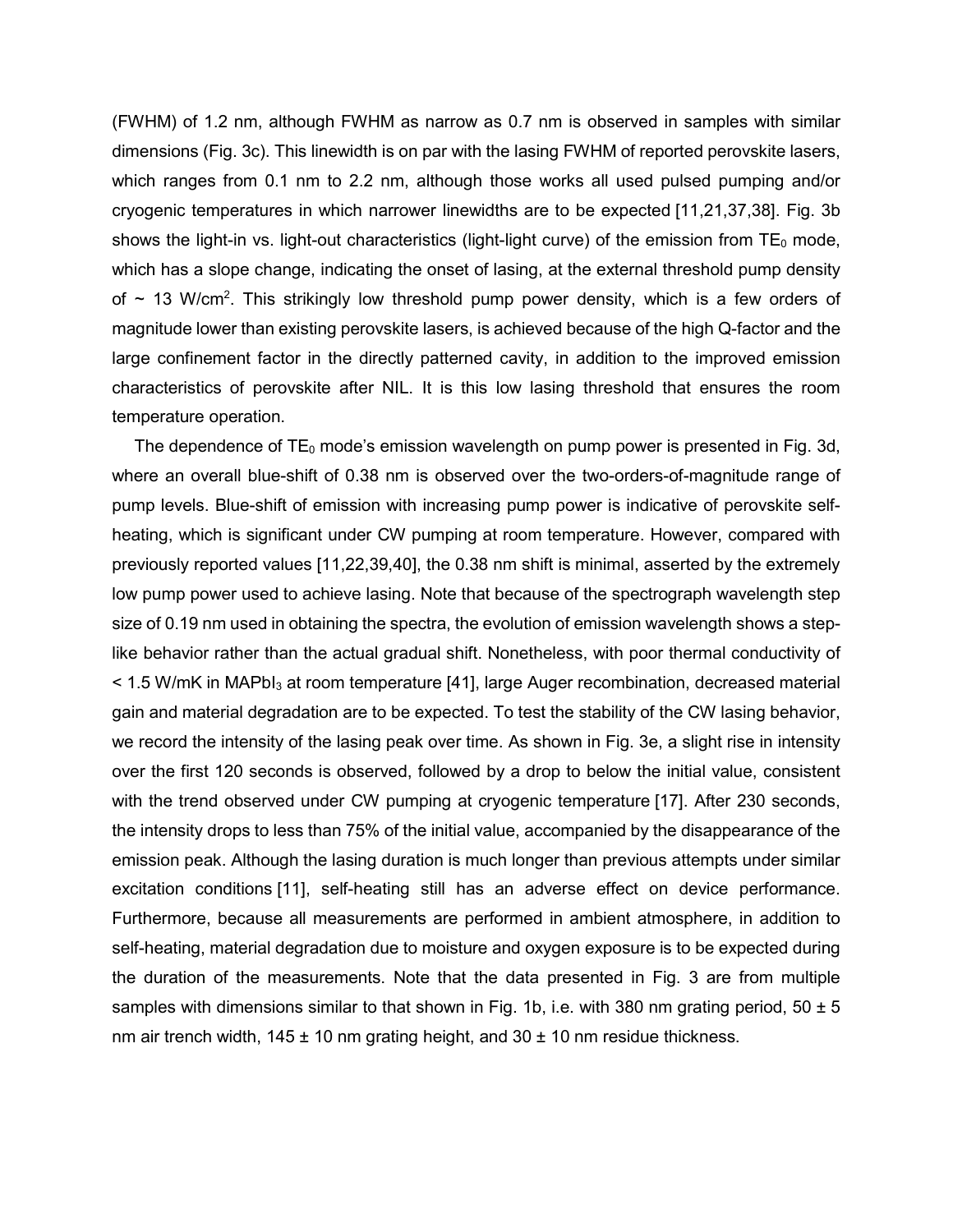

**Fig. 3** Continuous-wave lasing characteristics at room temperature. **a** Output power as a function of the pump power density (light-light curve) around the lasing wavelength. **b** Evolution of the normalized output power as a function of wavelength and pump power density. **c** Zoom-in spectrum showing a 0.7 nm linewidth around 807 nm. **d** Peak emission wavelength as a function of pump power density. **e** Emission intensity at  $~15$  W/cm<sup>2</sup> pump power density over the duration of 250 s, recorded from a single excitation spot.

Although we can indeed precisely control the optical mode characteristics (resonant wavelength and cavity Q factor) of the DFB laser by changing the NIL stamp dimensions such as the air trench width and the grating period, each iteration requires the fabrication of a new stamp via e-beam lithography. Another unique feature of our nanoimprinted DFB laser design is the additional degree of freedom to tune the optical mode characteristics by simply adjusting the perovskite residue thickness (h2), without any additional stamp fabrication step. The experimentally measured  $TE_0$  mode resonant wavelength as a function of the residue thickness  $h_2$  is presented in Fig. 4a, in which the resonant wavelength red-shifts with increasing residue thickness. Fig. 4a also shows the resonant wavelength's dependence on the grating period Λ. We observe that the residue thickness and the grating period affect the resonant wavelength in similar fashions, namely, red-shifting the resonance with increasing parameter value. Excellent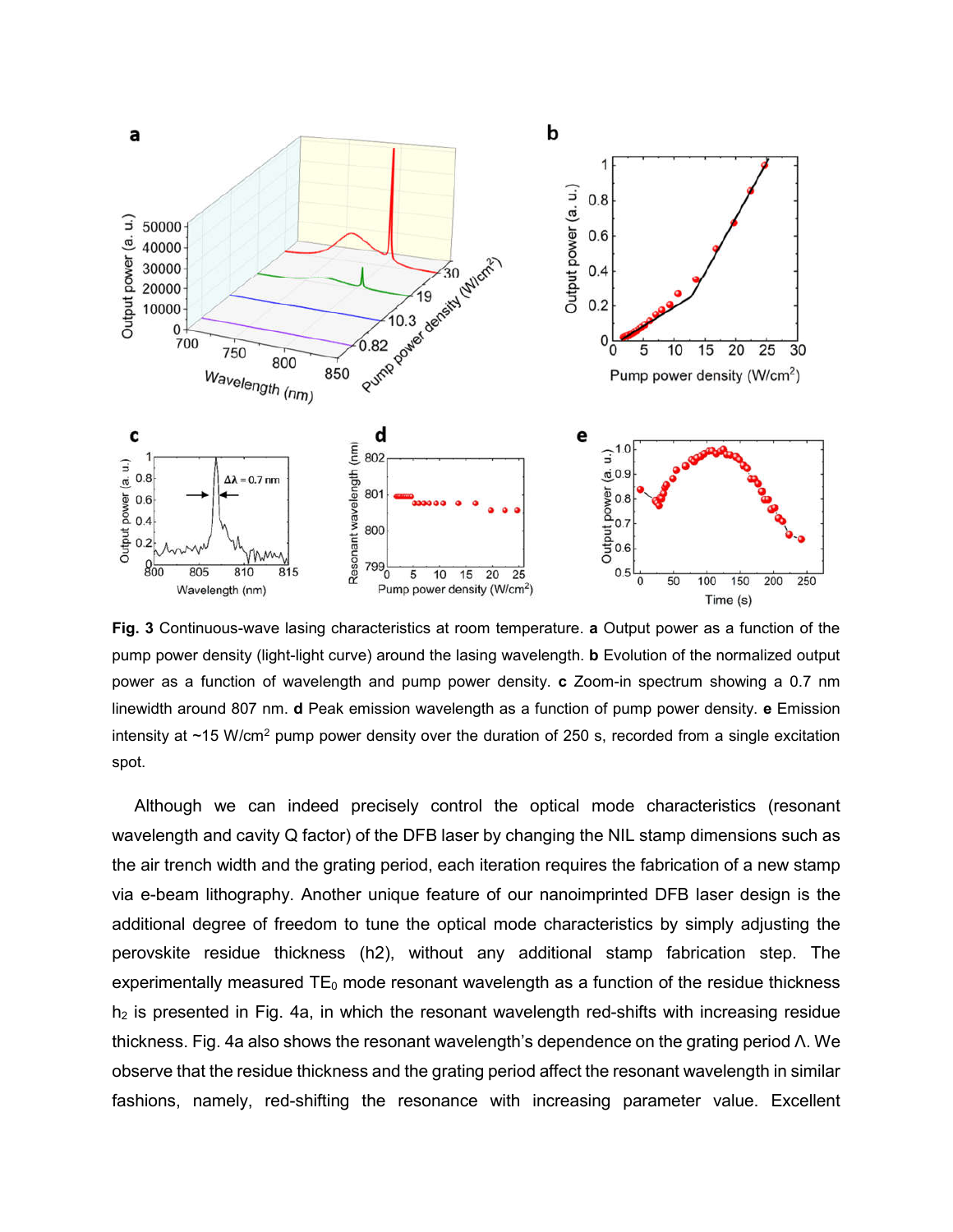agreement can be seen between the experimental data (Fig. 4a) and the simulated results (Fig. 4b) in terms of the evolution profile, albeit with a 20 nm wavelength shift. The wavelength difference can be accounted for by the  $\pm 10$  nm error range in the residue thickness measurement by SEM, as well as the deviation of the MAPbI<sub>3</sub> refractive index used in simulation ( $n \approx 2.52$ ) from the actual value.

It is important to note that, although the grating period and the perovskite residue thickness can both be used to tune the emission wavelength, they affect laser performance differently. First, the grating period and the residue thickness affect the Q factor in opposite directions, as shown in Fig. 1e for  $TE_0$  mode. Second, increasing the residue thickness also increases the number of resonant modes, which in turn encourage mode competition that typically reduces the efficiency of the laser. This situation is illustrated in Fig. 4c and d for TE and TM modes, respectively. Using the cavity geometrical parameters of the device depicted in Fig. 1b, but with various residue thicknesses, Fig. 4c shows the transmission spectrum of TE modes at near-normal incidence (incident angle of  $0.5^{\circ}$ ), where the narrowest linewidth of TE<sub>0</sub> mode suggests that it has the highest Q factor among all modes. As the residue thickness increases, in addition to the increase of Q factor for some modes, the resonant wavelength red-shifts, a combination of which result in the inclusion of more cavity modes with appreciable  $Q$  factor in the spectral window of MAPbI $_3$ gain. Fig. 4d presents a similar situation for TM modes. Combining the effect of the residue thickness on wavelength, Q factor and the number of high-Q modes, resonance tuning by perovskite residue thickness should therefore be used with caution. Thin residue thickness is generally preferred. Luckily, because resonant wavelength is adjusted at an average rate of 0.5 nm per 1 nm change in residue thickness, a tuning range of a few tens of nanometers can be achieved while ensuring single  $TE_0$  mode operation, as long as the residue thickness is kept below 70 nm. Because residue-free NIL is more challenging, we design our DFB lasers with 30 nm perovskite residue thickness.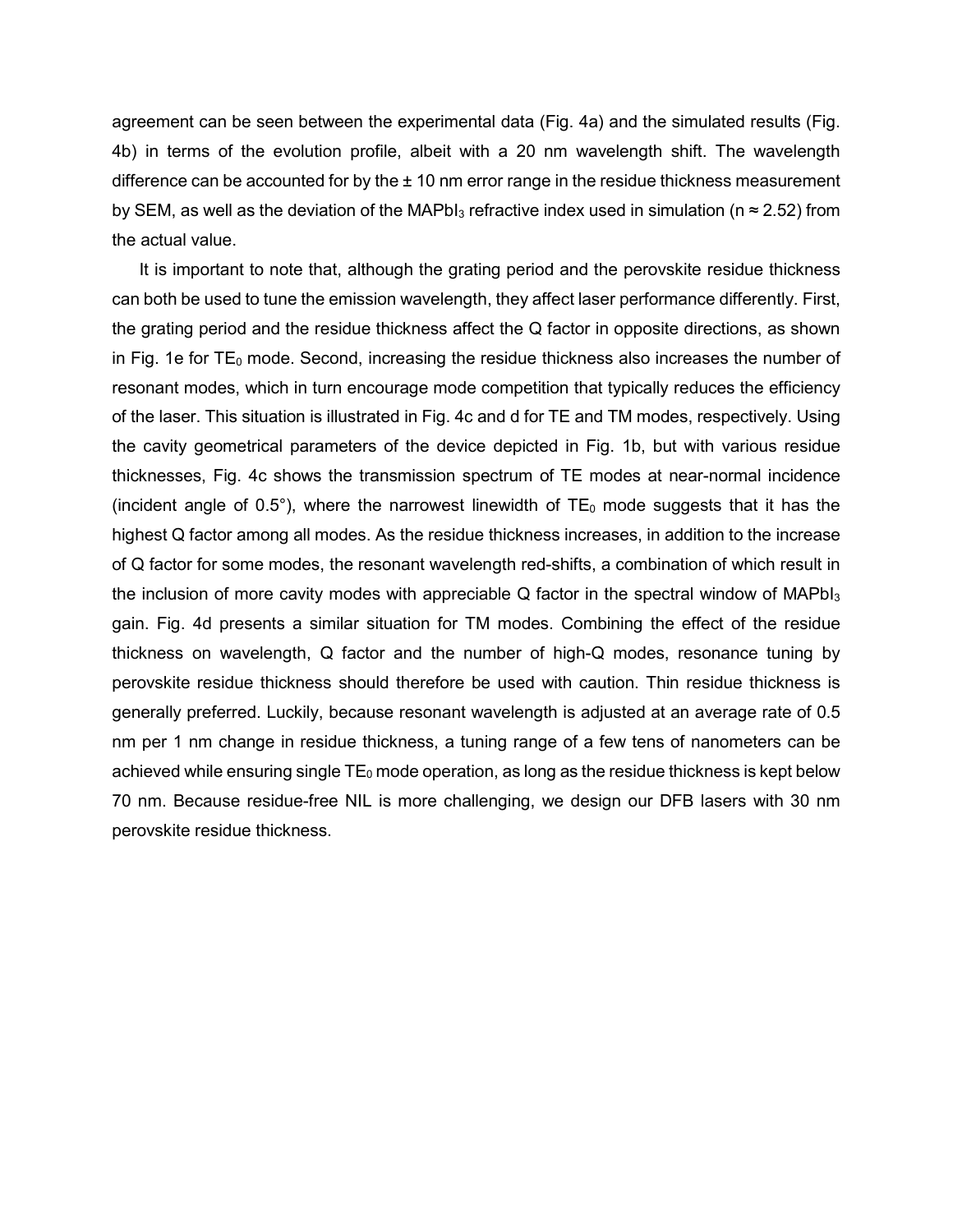

**Fig. 4** Tunability of emission wavelength via grating period and perovskite residue thickness. **a** Measured and **b** simulated resonant wavelength of TE<sub>0</sub> mode as a function of grating period and perovskite residue thickness. In **a**, the black dots are measurement points and the surface plot is the fitting of the measured data. **c-d** Simulated transmission spectra for **c** TE and **d** TM modes as a function of perovskite residue thickness, with air trench width w1 = 50 nm, grating period  $\Lambda$  = 380 nm and grating height h1 = 145 nm. Dashed magenta lines are added in **c** for visual aid to illustrate the high-Q mode with vanishing linewidth.

## **Discussion**

By utilizing a second order DFB resonator directly formed with MAPbI<sub>3</sub>, we have demonstrated CW lasing in perovskite laser at room temperature, with ultra-low pump power density of 13 W/cm2 at lasing threshold. In addition to increasing the cavity Q factor, the mode-gain overlap and perovskite's emissive properties, the NIL technique can also be utilized to tune the laser's emission wavelength by adjusting the perovskite residue thickness that results from nanoimprinting. In so doing, only one NIL stamp is needed for multiple resonator geometries, making our approach a cost-effective and manufacturing friendly one for realizing perovskite lasers and other perovskite optoelectronic devices.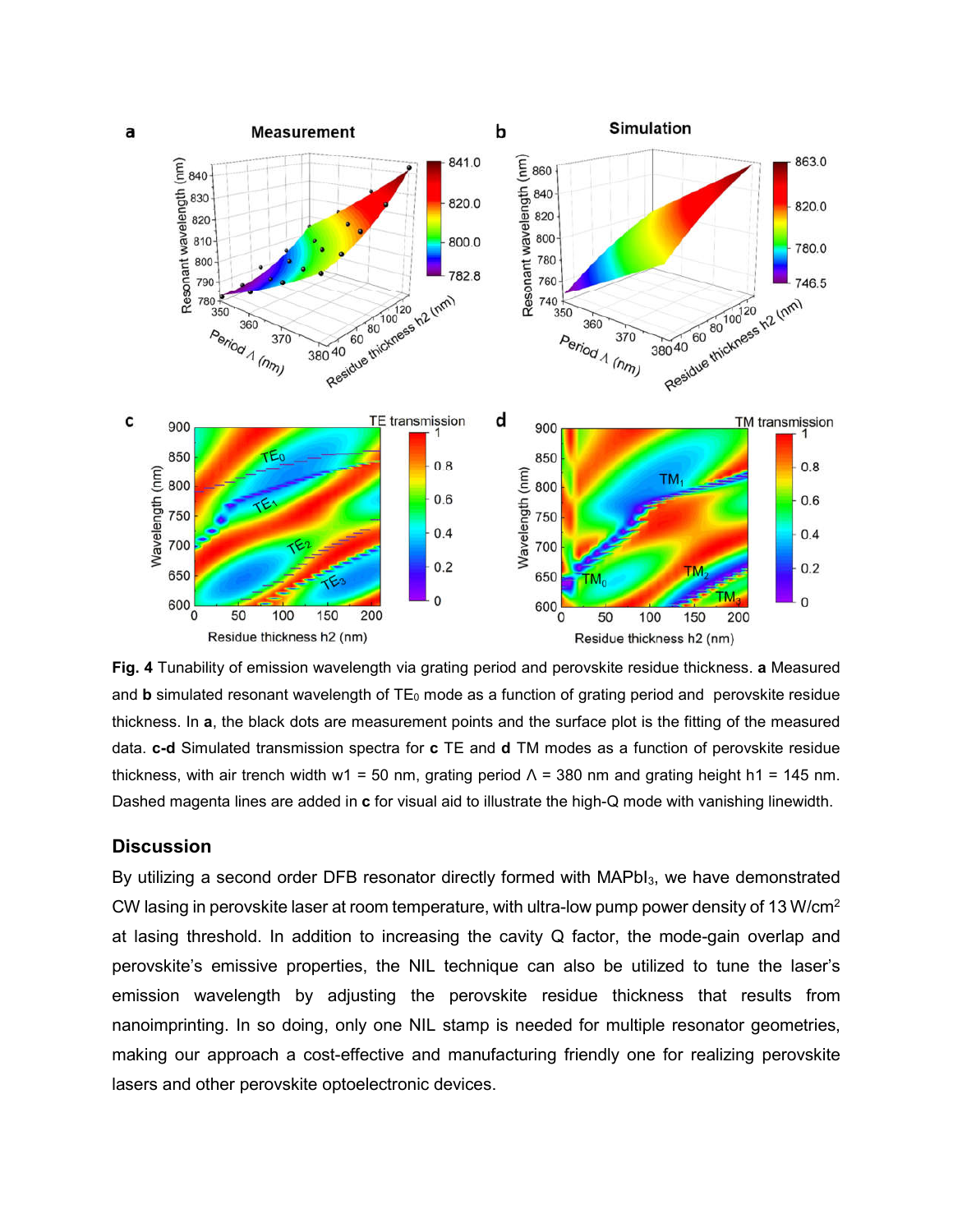Despite the successful lasing behavior in ambient atmosphere, laser-induced thermal degradation, as well as moisture and oxygen exposure induced degradation of  $MAPbI<sub>3</sub>$  gain medium prevent sustained lasing over extended period of time. Further work to significantly enhance the room temperature CW operational stability of perovskite lasers is therefore crucial. To this end, the intrinsic material stability can be improved via anion and/or cation mixing, or by utilizing the more stable low dimensional perovskite as the gain medium [42–44]. In parallel, devices' humidity tolerance can be improved with perovskite encapsulation, by incorporating, for example, alternating atomically thin layers of metal oxide and hydrophobic film into the cavity design. To minimize self-heating, high thermal conductivity dielectric such as aluminum oxide  $(A<sub>2</sub>O<sub>3</sub>)$  or aluminum nitride (AIN) can be used in place of SiO<sub>2</sub> in the cavity design to assist heat dissipation through substrate. The integration of additional heat dissipation component into the laser can also be considered. Combined with these improvements, a stable and low-threshold perovskite laser opens the door to realize the first solution-processed laser diode, for applications in optical and data communication, sensing and display technologies.

### **Methods**

#### **Perovskite thin film preparation**

The MAPbI<sub>3</sub> solution is prepared by dissolving a 1:1 molar ratio of PbI<sub>2</sub> and CH<sub>3</sub>NH<sub>3</sub>I in a 1:1 volume ratio of γ-butyrolactone (GBL):dimethylformamide (DMF) solvent mixture in a N<sub>2</sub> glovebox, resulting in a concentration of 1.5M. Dymethyl sulfoxide (DMSO) is added into the solution such that a 1:1 molar ratio of  $PbI_2:DMSO$  is achieved. The solution is subsequently heated for 24 hours at 60 °C and then diluted with 1:1 GBL:DMF to achieve the targeted thickness. In the meantime, Si substrates covered with a thermally grown  $SiO<sub>2</sub>$  layer of 1 µm thickness are cleaned by ultrasonication in acetone and treated with UV-Ozone for 15 minutes. Next, a two-step spincoating process, at 1000 rpm for 23 s followed by 4000 rpm for 30 s, is performed. 300 microliters of anhydrous toluene is dropped on the film 12 s into the second spin-coating step. Lastly, the sample is annealed on a hot plate at 100 °C for 10 minutes, during which solvents are evaporated, and a dense and uniform MAPbI<sub>3</sub> film is formed with thicknesses in the range of 147 nm  $-$  247 nm (for perovskite residue range of 30 nm – 130 nm after NIL, per cavity design).

## **Stamp fabrication and thermal nanoimprint lithography (NIL) process**

The NIL stamp is designed to have trench width of 50 nm, trench depth of 140 nm, and period in the range of 350 nm to 380 nm with 10 nm increment. To fabricate the  $SiO<sub>2</sub>$  stamp, a 500 nm thick SiO<sub>2</sub> layer is first thermally grown on Si substrate, followed by the e-beam evaporation of a 80 nm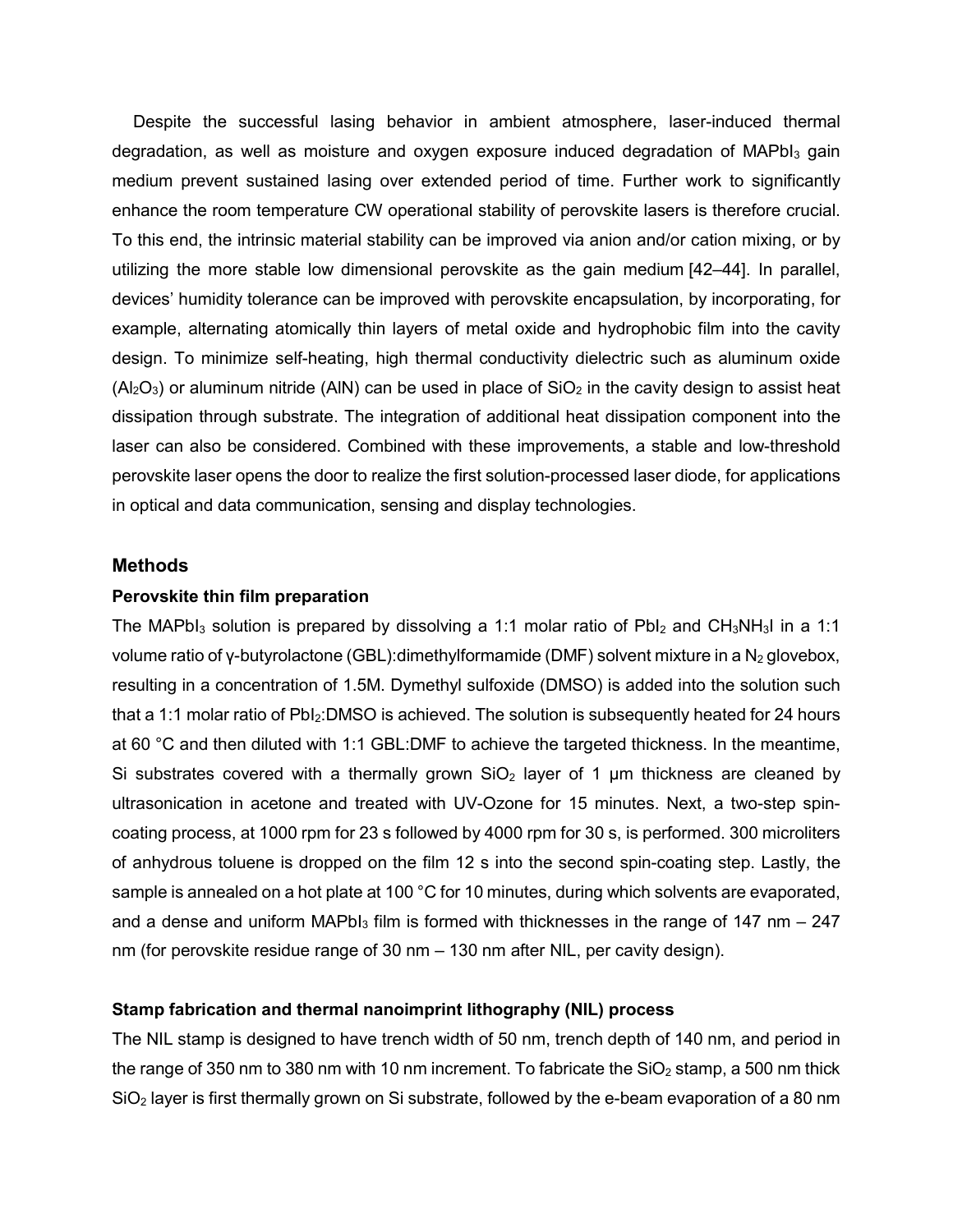thick layer of Chromium (Cr) as the etch hard mask. 35 nm thick 2% hydrogen silsesquioxane (HSQ) e-beam resist (Dow Corning® XR-1541) and 30 kV e-beam writing condition (Raith 150TWO e-beam lithography system) are chosen to produce ~40 nm wide gratings with good grating definition. Prior to spin-coating, a filter with pore size of 0.45 μm is used to filter out large particles in HSQ. Subsequently, HSQ is spin-coated in a two-step process (step 1: 500 rpm for 5 s, step 2: 3000 rpm for 60 s) on the Cr/SiO<sub>2</sub>/Si stack of  $3 \times 3$  cm<sup>2</sup> in size, and pre-baked at 90 °C for 5 mins. The writing condition is optimized by repeating the process of focusing, aperture alignment and stigmatism correction. Because the sample surface is likely to be tilted with respect to the electron beam, leveling of the sample surface is performed to obtain uniform electron beam condition on all patterns. After e-beam writing, the HSQ is developed in tetramethylammonium hydroxide (TMAH) 25% for 1 min at 35 °C. The exposed HSQ serves as a mask for the subsequent inductively coupled plasma (ICP) etching of Cr that utilizes  $Cl_2:O_2$  plasma with gas proportions of 80:20 sccm, and operates with an ICP power of 500 W and at a chamber pressure of 5 mTorr. Next, ICP etching of  $SiO<sub>2</sub>$  with Cr hard mask is performed with CHF<sub>3</sub>:Ar plasma with gas proportions of 40:10 sccm, and operates with an ICP power of 800 W and at a chamber pressure of 10 mTorr. Note that the ICP etching of  $SiO<sub>2</sub>$  is crucial in obtaining smooth and straight grating sidewall of the  $SiO<sub>2</sub>$  stamp. Lastly, Cr etchant (CR-7S) is used to remove the Cr mask.

To prepare for NIL, the  $SiO<sub>2</sub>$  stamp is first coated with an anti-adhesion monolayer of perfluorodecyltrichlorosilane (FDTS) in n-heptane solvent for 5 min, which prevents perovskite from sticking to the stamp after NIL. Next, the stamp is rinsed with acetone for 1 min and blow dried with  $N_2$ , and then annealed on a hotplate for 20 mins at 100 °C to enhance the adhesion of FDTS layer on the stamp, remove moisture in FDTS and increase the hydrophobicity of FDTS. After that, the stamp is placed on the perovskite thin film coated substrate. The NIL process, performed with Obducat nanoimprinter, utilizes a multi-step process. During the 500 s heat-up time, the pressure is increased from 10 bar to 70 bar at an interval of 10 bar, while the temperature is increased from 35 °C to 100 °C at an interval of  $\sim$ 75 s. An imprint time of 20 mins is then employed at 100 °C and 70 bar, after which the system is cooled down and the pressure is released slowly. The NIL process is then finished, and perovskite nanostructures are formed as a negative replication of the stamp. The details of the fabrication process is shown in a step-bystep manner in Supplementary Figures 1 and 2.

#### **Steady-state micro-photoluminescence (micro-PL) measurement**

To characterize the perovskite lasers, micro-photoluminescence measurement (with setup schematically shown in Supplementary Figure 5) is carried out at room temperature, in ambient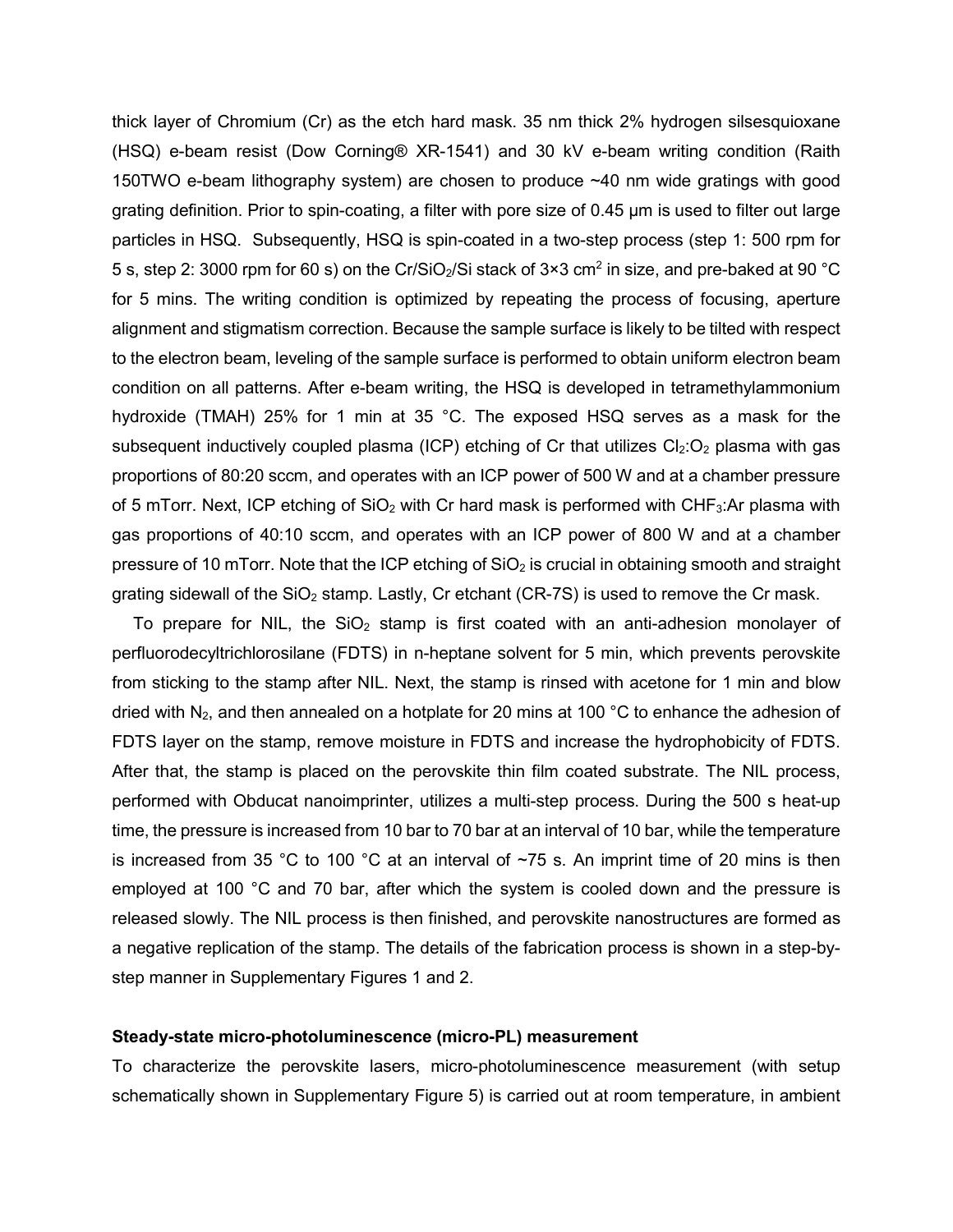atmosphere without any thermal control. A 355 nm Nd:YV04 laser (Spectra-Physics Talon-355- 20) under CW operation is used as the pump source. To rotate the predominantly vertically polarized output of the laser (100:1 vertical) to horizontal polarization, a half-wave plate with its axis 45 degrees with respect to the vertical direction is used. The incident pump power intensity on the sample is adjusted using a variable neutral density (ND) filter and monitored with a thermal power sensor (Ophir 7Z01250). A longpass dichroic mirror (50% transmission/reflection at 425 nm) is employed to selectively reflect the pump light while allowing the longer-wavelength emitted light to pass through. The horizontally polarized pump beam is delivered to the device under test through a ultra-violet (UV) microscope objective with a numerical aperture (NA) of 0.13 and the dichroic mirror. In turn, this objective also serves to collect the emitted radiation. To minimize chromatic aberration, a telescope is introduced in the pump path for beam-shaping, such that the focal planes of the pump and emission wavelengths coincide. Using a cascaded 4-f imaging system in conjunction with a pump filter, laser structures are either imaged onto a visible CCD camera (Ophir SP90281), or spectroscopically measured with a spectrograph (Princeton Instruments IsoPlane SCT-320) coupled to a cooled Si detector (Princeton Instruments PIXIS:400BRX). The spectra used in constructing the spectra evolution, light-light curve and emission wavelength evolution (Fig. 3) are taken with a wavelength step-size of 0.19 nm. Note that although the perovskite DFB cavities have pattern size of 100 μm x 100 μm as defined by the pattern size of the stamp, only 20  $\mu$ m x 20  $\mu$ m patterned area is pumped in emission characterizations, therefore reducing the effective device footprint.

## **References**

- 1. D. A. B. Miller, "Silicon photonics: Meshing optics with applications," Nat. Photonics **11**, 403–404 (2017).
- 2. Z. Zhou, B. Yin, and J. Michel, "On-chip light sources for silicon photonics," Light Sci. Appl. **4**, (2015).
- 3. W. Heni, Y. Kutuvantavida, C. Haffner, H. Zwickel, C. Kieninger, S. Wolf, M. Lauermann, Y. Fedoryshyn, A. F. Tillack, L. E. Johnson, D. L. Elder, B. H. Robinson, W. Freude, C. Koos, J. Leuthold, and L. R. Dalton, "Silicon-Organic and Plasmonic-Organic Hybrid Photonics," ACS Photonics **4**, 1576–1590 (2017).
- 4. A. S. D. Sandanayaka, T. Matsushima, F. Bencheikh, K. Yoshida, M. Inoue, T. Fujihara, K. Goushi, J.-C. Ribierre, and C. Adachi, "Toward continuous-wave operation of organic semiconductor lasers," Sci. Adv. **3**, e1602570 (2017).
- 5. W. Liu, Q. Lin, H. Li, K. Wu, I. Robel, J. M. Pietryga, and V. I. Klimov, "Mn2+-Doped Lead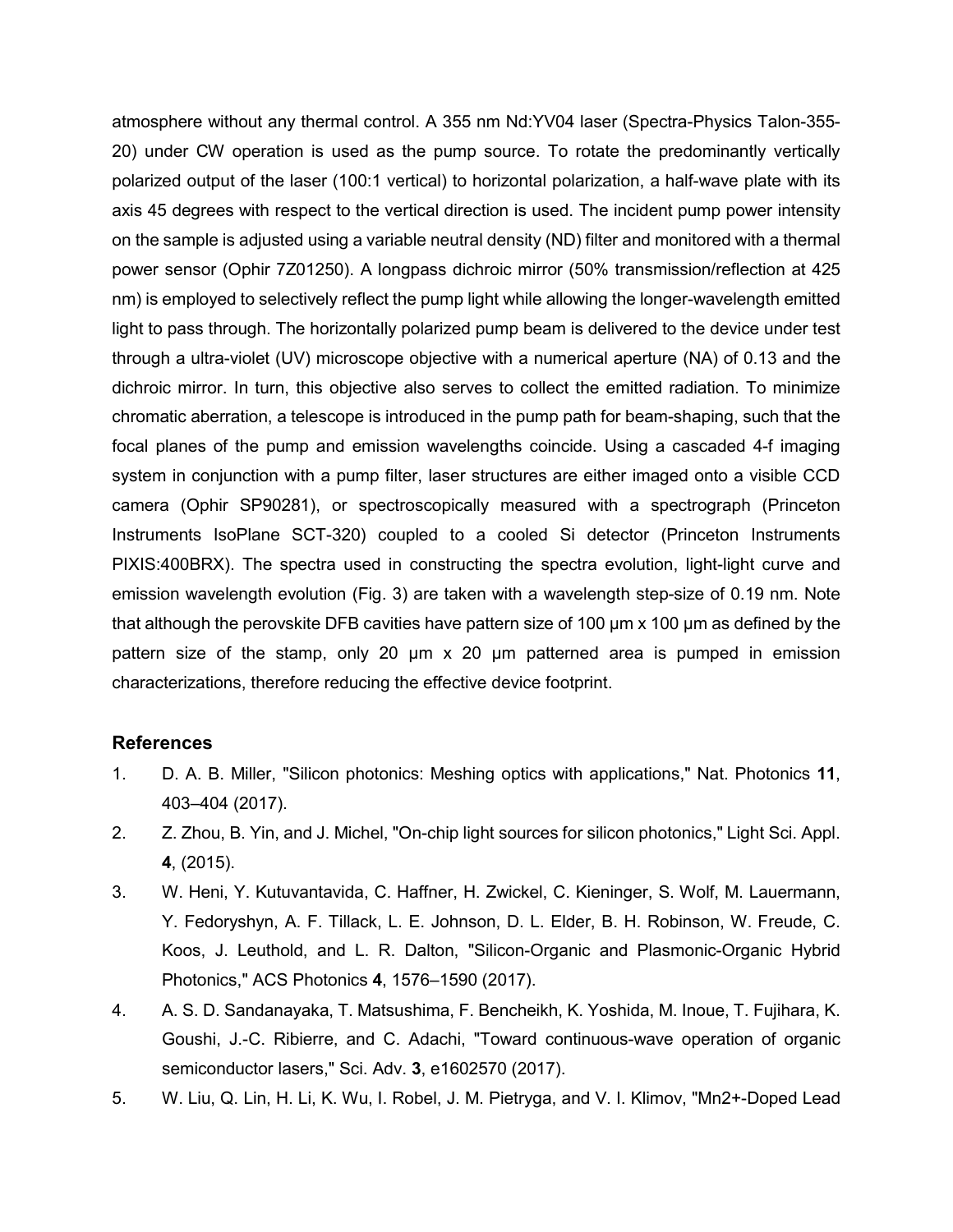Halide Perovskite Nanocrystals with Dual-Color Emission Controlled by Halide Content," J. Am. Chem. Soc. **138**, 14954–14961 (2016).

- 6. C. Wehrenfennig, G. E. Eperon, M. B. Johnston, H. J. Snaith, and L. M. Herz, "High charge carrier mobilities and lifetimes in organolead trihalide perovskites," Adv. Mater. **26**, 1584– 1589 (2014).
- 7. G. Xing, N. Mathews, S. Sun, S. S. Lim, Y. M. Lam, M. Gratzel, S. Mhaisalkar, and T. C. Sum, "Long-Range Balanced Electron- and Hole-Transport Lengths in Organic-Inorganic CH3NH3PbI3," Science (80-. ). **342**, 344–347 (2013).
- 8. B. R. Sutherland and E. H. Sargent, "Perovskite photonic sources," Nat. Photonics **10**, 295–302 (2016).
- 9. S. A. Veldhuis, P. P. Boix, N. Yantara, M. Li, T. C. Sum, N. Mathews, and S. G. Mhaisalkar, "Perovskite Materials for Light-Emitting Diodes and Lasers," Adv. Mater. 6804–6834 (2016).
- 10. Q. Zhang, S. T. Ha, X. Liu, T. C. Sum, and Q. Xiong, "Room-temperature near-infrared high-Q perovskite whispering-gallery planar nanolasers," Nano Lett. **14**, 5995–6001 (2014).
- 11. Y. Jia, R. A. Kerner, A. J. Grede, A. N. Brigeman, B. P. Rand, and N. C. Giebink, "Diodepumped organo-lead halide perovskite lasing in a metal-clad distributed feedback resonator," Nano Lett. **16**, 4624–4629 (2016).
- 12. S. Chen, K. Roh, J. Lee, W. K. Chong, Y. Lu, N. Mathews, T. C. Sum, and A. Nurmikko, "A Photonic Crystal Laser from Solution Based Organo-Lead Iodide Perovskite Thin Films," ACS Nano **10**, 3959–3967 (2016).
- 13. F. Sasaki, H. Mochizuki, Y. Zhou, Y. Sonoda, and R. Azumi, "Optical pumped lasing in solution processed perovskite semiconducting materials: Self-assembled microdisk lasing," Jpn. J. Appl. Phys. **55**, 04ES02 (2016).
- 14. B. Tang, H. Dong, L. Sun, W. Zheng, Q. Wang, F. Sun, X. Jiang, A. Pan, and L. Zhang, "Single-Mode Lasers Based on Cesium Lead Halide Perovskite Submicron Spheres," ACS Nano acsnano.7b04496 (2017).
- 15. S. Chen, C. Zhang, J. Lee, J. Han, and A. Nurmikko, "High-Q, Low-Threshold Monolithic Perovskite Thin-Film Vertical-Cavity Lasers," Adv. Mater. **29**, 1604781 (2017).
- 16. A. Safdar, Y. Wang, and T. F. Krauss, "Random lasing in uniform perovskite thin films," Opt. Express **26**, A75 (2018).
- 17. Y. Jia, R. A. Kerner, A. J. Grede, B. P. Rand, and N. C. Giebink, "Continuous-wave lasing in an organic-inorganic lead halide perovskite semiconductor," Nat. Photonics **11**, 784–788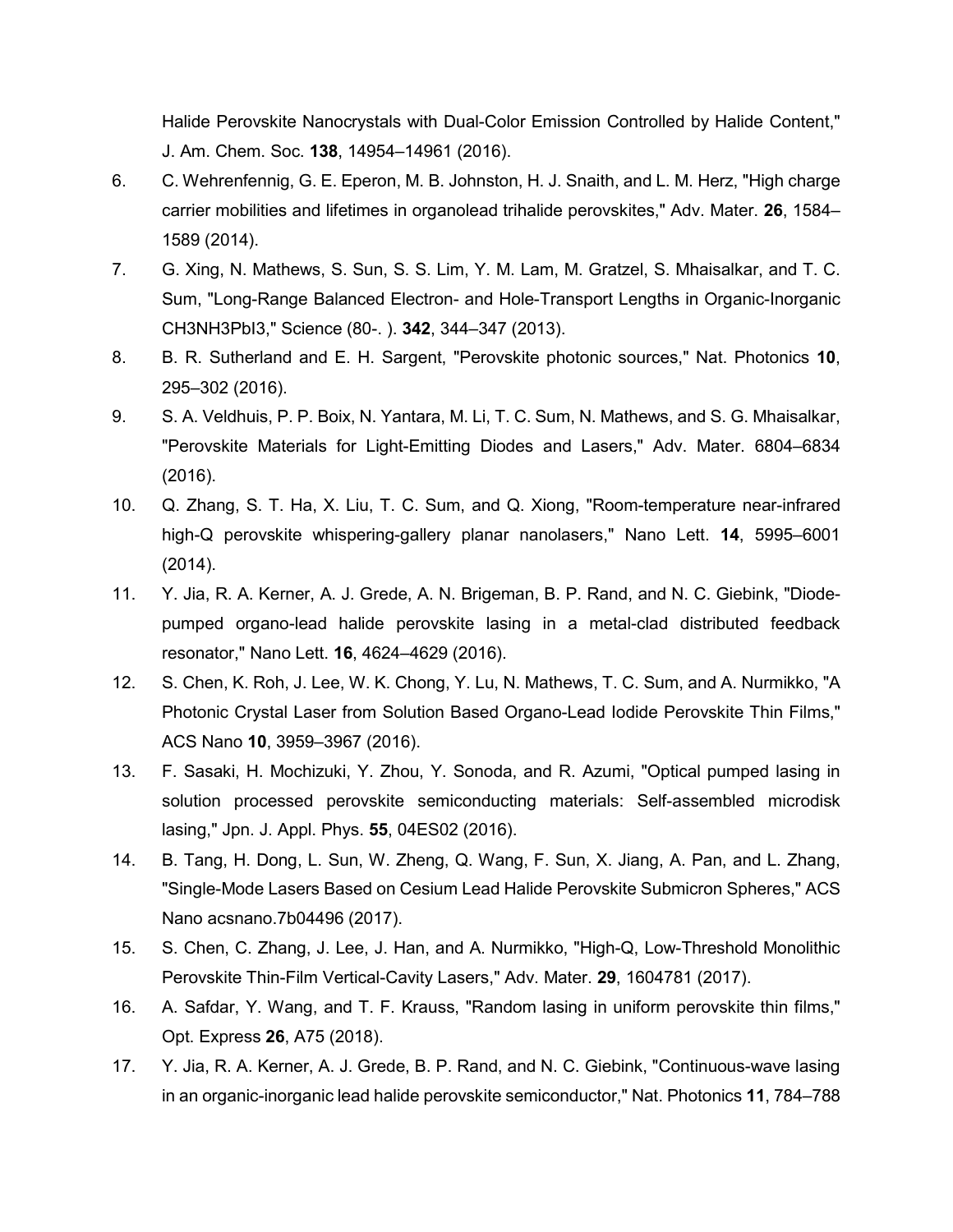(2017).

- 18. T. J. S. Evans, A. Schlaus, Y. Fu, X. Zhong, T. L. Atallah, M. S. Spencer, L. E. Brus, S. Jin, and X. Y. Zhu, "Continuous-Wave Lasing in Cesium Lead Bromide Perovskite Nanowires," Adv. Opt. Mater. **6**, (2018).
- 19. N. Pourdavoud, S. Wang, A. Mayer, T. Hu, Y. Chen, A. Marianovich, W. Kowalsky, R. Heiderhoff, H. C. Scheer, and T. Riedl, "Photonic Nanostructures Patterned by Thermal Nanoimprint Directly into Organo-Metal Halide Perovskites," Adv. Mater. **29**, 1605003 (2017).
- 20. Y. Fu, H. Zhu, A. W. Schrader, D. Liang, Q. Ding, P. Joshi, L. Hwang, X. Y. Zhu, and S. Jin, "Nanowire Lasers of Formamidinium Lead Halide Perovskites and Their Stabilized Alloys with Improved Stability," Nano Lett. **16**, 1000–1008 (2016).
- 21. Y. Wang, X. Li, V. Nalla, H. Zeng, and H. Sun, "Solution-Processed Low Threshold Vertical Cavity Surface Emitting Lasers from All-Inorganic Perovskite Nanocrystals," Adv. Funct. Mater. **27**, (2017).
- 22. H. Zhu, Y. Fu, F. Meng, X. Wu, Z. Gong, Q. Ding, M. V. Gustafsson, M. T. Trinh, S. Jin, and X.-Y. Zhu, "Lead halide perovskite nanowire lasers with low lasing thresholds and high quality factors," Nat. Mater. **14**, 636–642 (2015).
- 23. J. R. Harwell, G. L. Whitworth, G. A. Turnbull, and I. D. W. Samuel, "Green Perovskite Distributed Feedback Lasers.," Sci. Rep. **7**, 11727 (2017).
- 24. C. Huang, W. Sun, Y. Fan, Y. Wang, Y. Gao, N. Zhang, K. Wang, S. Liu, S. Wang, S. Xiao, and Q. Song, "Formation of Lead Halide Perovskite Based Plasmonic Nanolasers and Nanolaser Arrays by Tailoring the Substrate," ACS Nano acsnano.8b01206 (2018).
- 25. X. Hu, X. Zhang, L. Liang, J. Bao, S. Li, W. Yang, and Y. Xie, "High-performance flexible broadband photodetector based on organolead halide perovskite," Adv. Funct. Mater. **24**, 7373–7380 (2014).
- 26. Q. Liao, K. Hu, H. Zhang, X. Wang, J. Yao, and H. Fu, "Perovskite microdisk microlasers self-assembled from solution," Adv. Mater. **27**, 3405–3410 (2015).
- 27. B. R. Sutherland, S. Hoogland, M. M. Adachi, C. T. O. Wong, and E. H. Sargent, "Conformal organohalide perovskites enable lasing on spherical resonators," ACS Nano **8**, 10947–10952 (2014).
- 28. J. Xing, X. F. Liu, Q. Zhang, S. T. Ha, Y. W. Yuan, C. Shen, T. C. Sum, and Q. Xiong, "Vapor Phase Synthesis of Organometal Halide Perovskite Nanowires for Tunable Room-Temperature Nanolasers," Nano Lett. **15**, 4571–4577 (2015).
- 29. W. Sun, K. Wang, Z. Gu, S. Xiao, and Q. Song, "Tunable perovskite microdisk lasers,"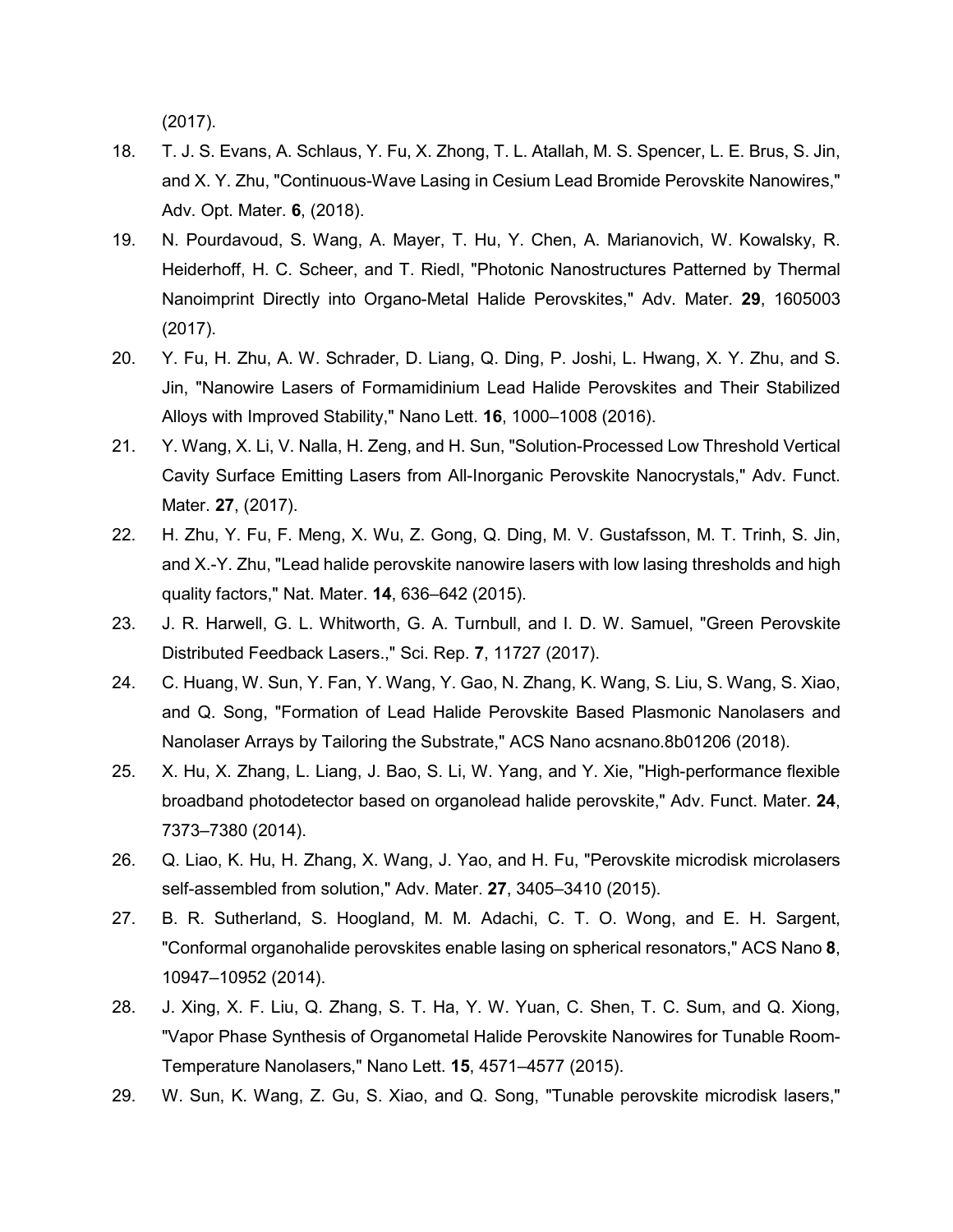Nanoscale **8**, 8717–8721 (2016).

- 30. H. Zhou, S. Yuan, X. Wang, T. Xu, X. Wang, H. Li, W. Zheng, P. Fan, Y. Li, L. Sun, and A. Pan, "Vapor Growth and Tunable Lasing of Band Gap Engineered Cesium Lead Halide Perovskite Micro/Nanorods with Triangular Cross Section," ACS Nano **11**, 1189–1195 (2017).
- 31. S. W. Eaton, M. Lai, N. A. Gibson, A. B. Wong, L. Dou, J. Ma, L.-W. Wang, S. R. Leone, and P. Yang, "Lasing in robust cesium lead halide perovskite nanowires," Proc. Natl. Acad. Sci. **113**, 1993–1998 (2016).
- 32. H. Wang, R. Haroldson, B. Balachandran, A. Zakhidov, S. Sohal, J. Y. Chan, A. Zakhidov, and W. Hu, "Nanoimprinted Perovskite Nanograting Photodetector with Improved Efficiency," ACS Nano **10**, 10921–10928 (2016).
- 33. A. Gharajeh, R. Haroldson, Z. Li, J. Moon, B. Balachandran, W. Hu, A. Zakhidov, and Q. Gu, "Continuous-wave operation in directly patterned perovskite distributed feedback light source at room temperature," Opt. Lett. **43**, 611 (2018).
- 34. H. Cha, S. Bae, M. Lee, and H. Jeon, "Two-dimensional photonic crystal bandedge laser with hybrid perovskite thin film for optical gain," Appl. Phys. Lett. **108**, 181104 (2016).
- 35. M. S. Alias, Z. Liu, A. Al-atawi, T. K. Ng, T. Wu, and B. S. Ooi, "Continuous-wave optically pumped green perovskite vertical-cavity surface-emitter," Opt. Lett. **42**, 3618 (2017).
- 36. P. Zaumseil, "High-resolution characterization of the forbidden Si 200 and Si 222 reflections," J. Appl. Crystallogr. **48**, 528–532 (2015).
- 37. S. Sun, C. Zhang, K. Wang, S. Wang, S. Xiao, and Q. Song, "Lead Halide Perovskite Nanoribbon Based Uniform Nanolaser Array on Plasmonic Grating," ACS Photonics **4**, 649–656 (2017).
- 38. M. Saliba, S. M. Wood, J. B. Patel, P. K. Nayak, J. Huang, J. A. Alexander-Webber, B. Wenger, S. D. Stranks, M. T. H??rantner, J. T. W. Wang, R. J. Nicholas, L. M. Herz, M. B. Johnston, S. M. Morris, H. J. Snaith, and M. K. Riede, "Structured Organic-Inorganic Perovskite toward a Distributed Feedback Laser," Adv. Mater. **28**, 923–929 (2016).
- 39. H. Yu, K. Ren, Q. Wu, J. Wang, J. Lin, Z. Wang, J. Xu, R. F. Oulton, S. Qu, and P. Jin, "Organic–inorganic perovskite plasmonic nanowire lasers with a low threshold and a good thermal stability," Nanoscale **8**, 19536–19540 (2016).
- 40. R. L. Milot, G. E. Eperon, H. J. Snaith, M. B. Johnston, and L. M. Herz, "Temperature-Dependent Charge-Carrier Dynamics in CH3NH3PbI3 Perovskite Thin Films," Adv. Funct. Mater. **25**, 6218–6227 (2015).
- 41. X. Mettan, R. Pisoni, P. Matus, A. Pisoni, J. Jacimovic, B. Náfrádi, M. Spina, D. Pavuna, L.